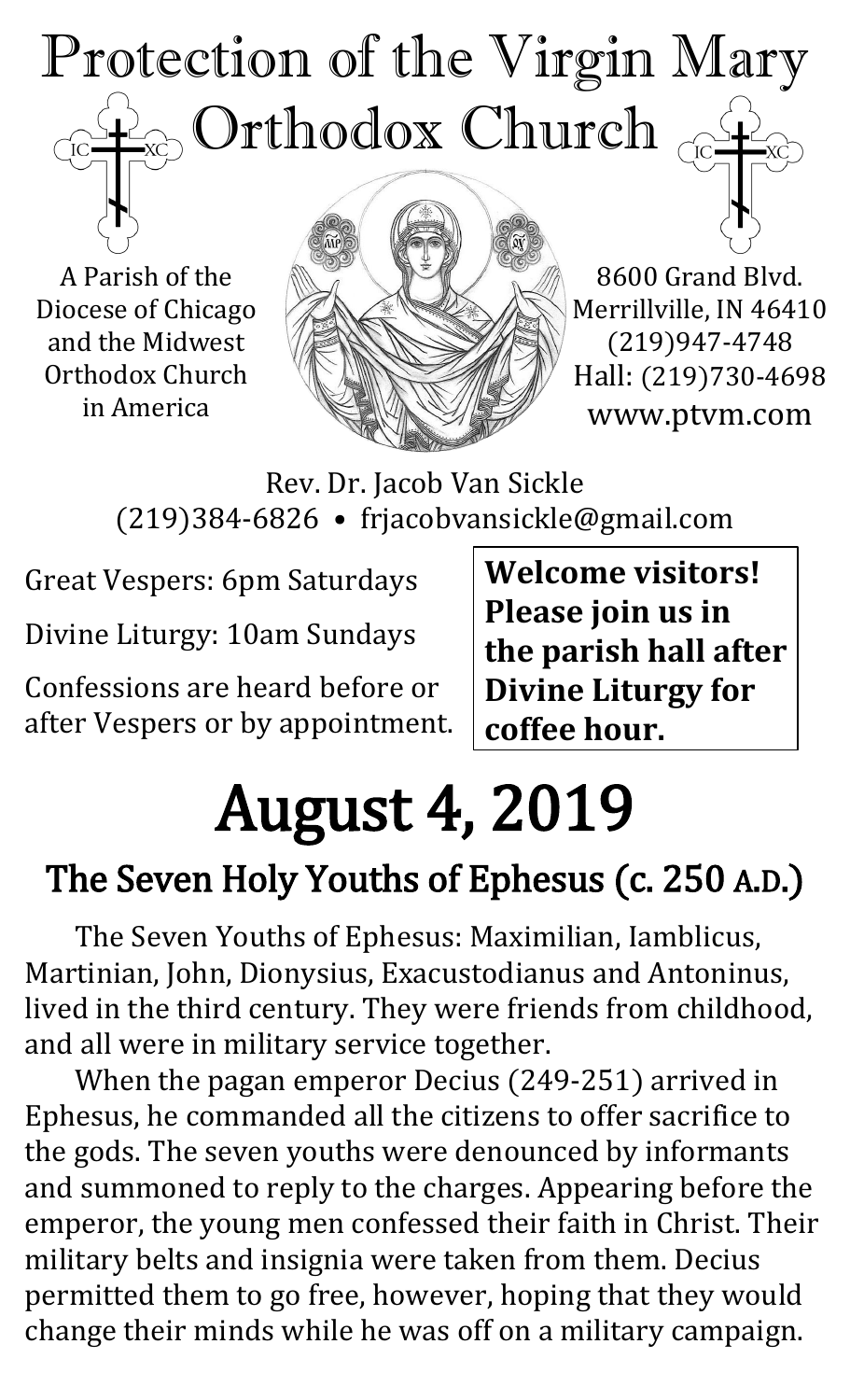The youths fled and hid in a cave on Mount Ochlon, where they passed their time in prayer, preparing for martyrdom.

Learning where the young men were hidden, the emperor, upon his return, ordered the entrance of the cave to be sealed with stones, so that the saints would perish. Two of the dignitaries at the blocked entrance to the cave were secret Christians. Desiring to preserve the memory of the saints, they placed in the cave a sealed container containing two metal plaques. On them were inscribed the names of the seven youths and the details of their suffering and death.

Eventually the persecutions against Christians ceased. During the reign of the holy emperor Theodosius the Younger (408-450) there were heretics who denied that there would be a general resurrection of the dead at the Second Coming of our Lord Jesus Christ. Some of them said, "How can there be a resurrection of the dead when there will be neither soul nor body, since they are disintegrated?" Others said, "The souls alone will have a restoration, since it would be impossible for bodies to arise and live after a thousand years, when even their dust would not remain."

The owner of the land on which Mount Ochlon was situated discovered the stone construction and opened up the entrance to the cave. The Lord then woke the youths from their sleep, and, unaware that almost two hundred years had passed, they sent Iamblicus to buy bread for them in the city. Iamblicus paid the merchant in coins bearing the image of the emperor Decius, and he was detained, as someone who might be concealing a horde of old money. They took him to the city administrator, who was also the Bishop of the city. Hearing the answers of the young man, the bishop perceived that God was revealing some mystery through him, and went with other people to the cave.

At the entrance to the cave, the bishop found the metal plaques with the names of the seven youths and the details of the sealing of the cave on the orders of the emperor Decius. Going into the cave and seeing the saints alive, everyone rejoiced and perceived that the Lord, by waking them from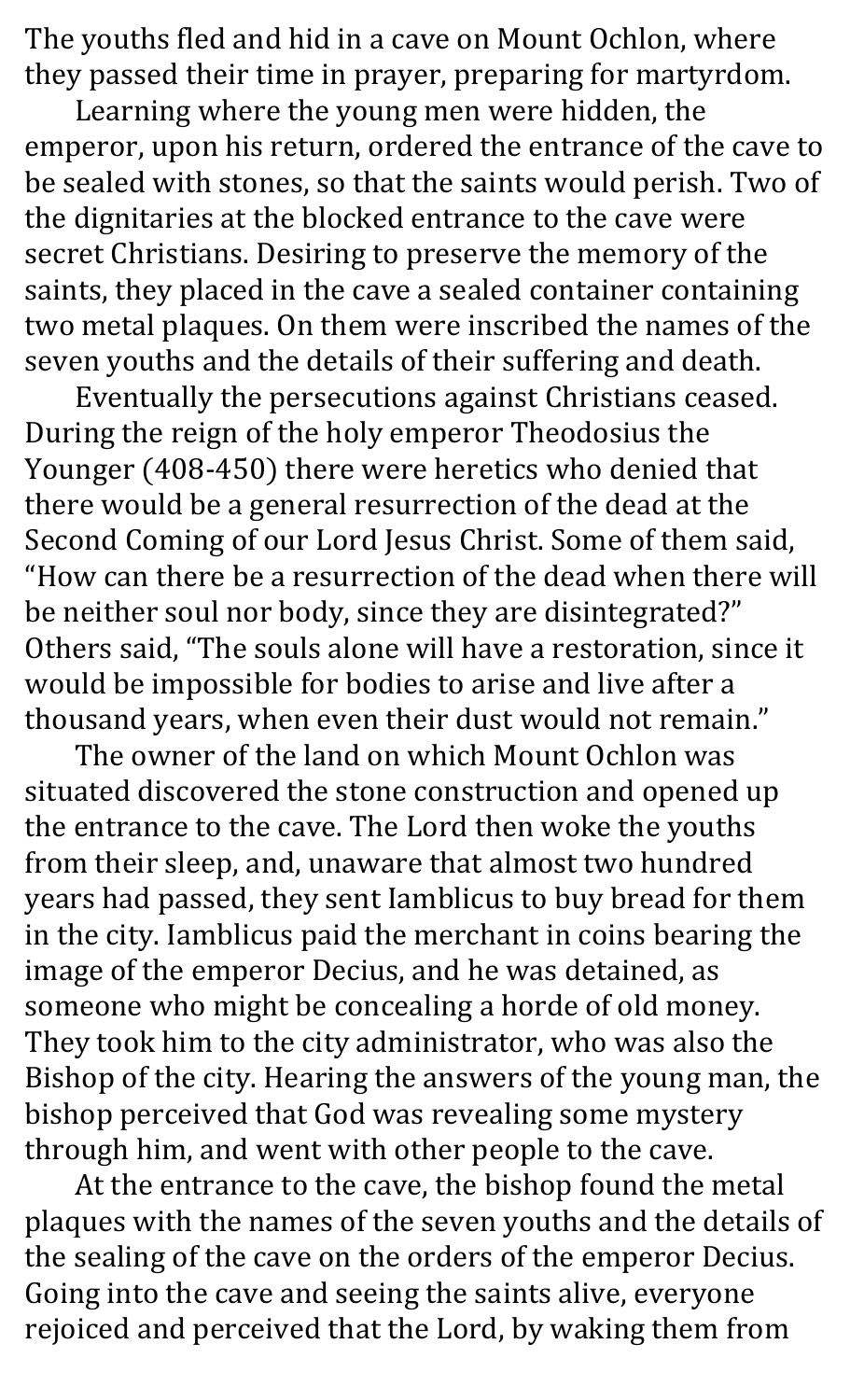their long sleep, was demonstrating to the Church the mystery of the Resurrection of the Dead.

Soon the emperor himself arrived in Ephesus and spoke with the young men in the cave. Then the holy youths, in sight of everyone, lay their heads upon the ground and fell asleep again, this time until the General Resurrection. The relics of the Seven Youths remained in that cave and were venerated by pilgrims until crusaders in the thirteenth century brought them to Marseille, France, where they still reside in the Abbey of St. Victor.

## HYMNS OF THE DAY

#### Tone 6 – Resurrectional Troparion

The angelic powers were at Your tomb; the guards became as dead men. Mary stood by Your grave, seeking Your most pure body. You captured hell, not being tempted by it. You came to the Virgin granting life.// O Lord, Who rose from the dead, glory to You!

## Tone 4 – Patronal Troparion

Today the faithful celebrate the **feast** with joy, illumined by your coming, O Mother of God. Beholding your pure image we fervently cry to you: Encompass us beneath the precious veil of your protection. Deliver us from every form of evil by entreating Christ, your Son and our God// that He may save our souls.

#### Tone 4 – Troparion for the Seven Holy Youths

Your seven holy martyrs, O Lord,

through their sufferings have received incorruptible crowns from You, our God.

For, having Your strength, they laid low their adversaries, and shattered the powerless boldness of demons.// Through their intercessions, save our souls!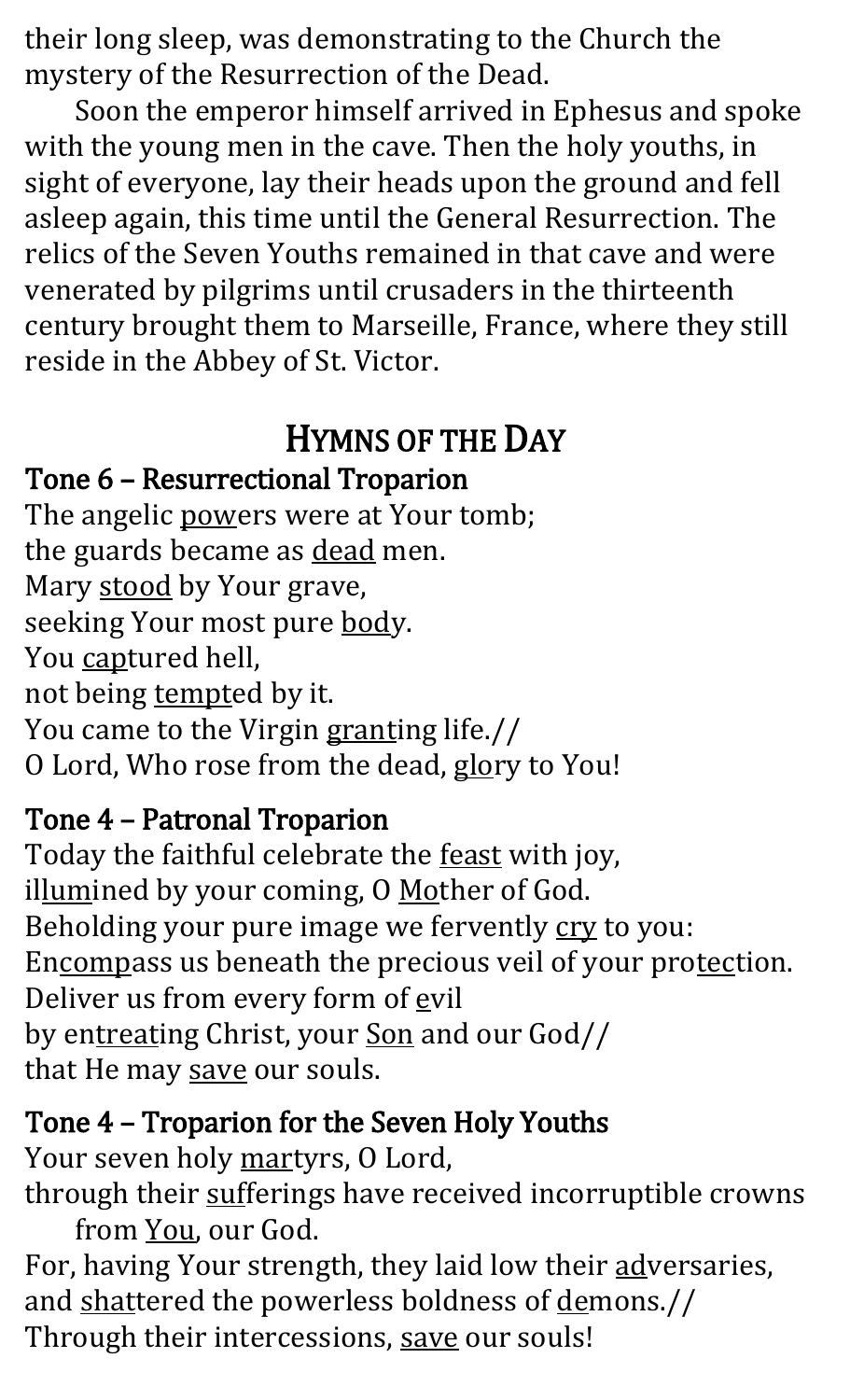#### Tone 6 – Resurrectional Kontakion

When Christ God the Giver of Life,

- raised all of the dead from the valleys of misery with His mighty hand,
- He bestowed resurrection on the human race.//
- He is the Savior of all, the Resurrection, the Life, and the God of all.

## Tone 4 – Kontakion for the Seven Holy Youths

The Seven Holy Youths renounced the perishing comforts of this world,

preferring the eternal things of Heaven.

They were incorrupt after death and rose from the dead and buried the snares of the devils.//

O Faithful, let us then honor them, singing a hymn of praise to Christ!

## Tone 3 – Patronal Kontakion

Today the Virgin stands in the midst of the Church, And with choirs of saints she invisibly prays to God for us. Angels and bishops worship.

Apostles and prophets rejoice together,//

Since for our sake she prays to the eternal God.

## SCRIPTURE READINGS

## Tone 6 – Resurrectional Prokeimenon (Psalm 27)

O Lord, save Your people, / and bless Your inheritance!

v. To You, O Lord, will I call. O my God, be not silent to me!

## Epistle: Romans 15.1-7

Brethren: We who are strong ought to bear with the scruples of the weak, and not to please ourselves. Let each of us please his neighbor for his good, leading to edification. For even Christ did not please Himself; but as it is written, "The reproaches of those who reproached You fell on Me."

For whatever things were written before were written for our learning, that we through the patience and comfort of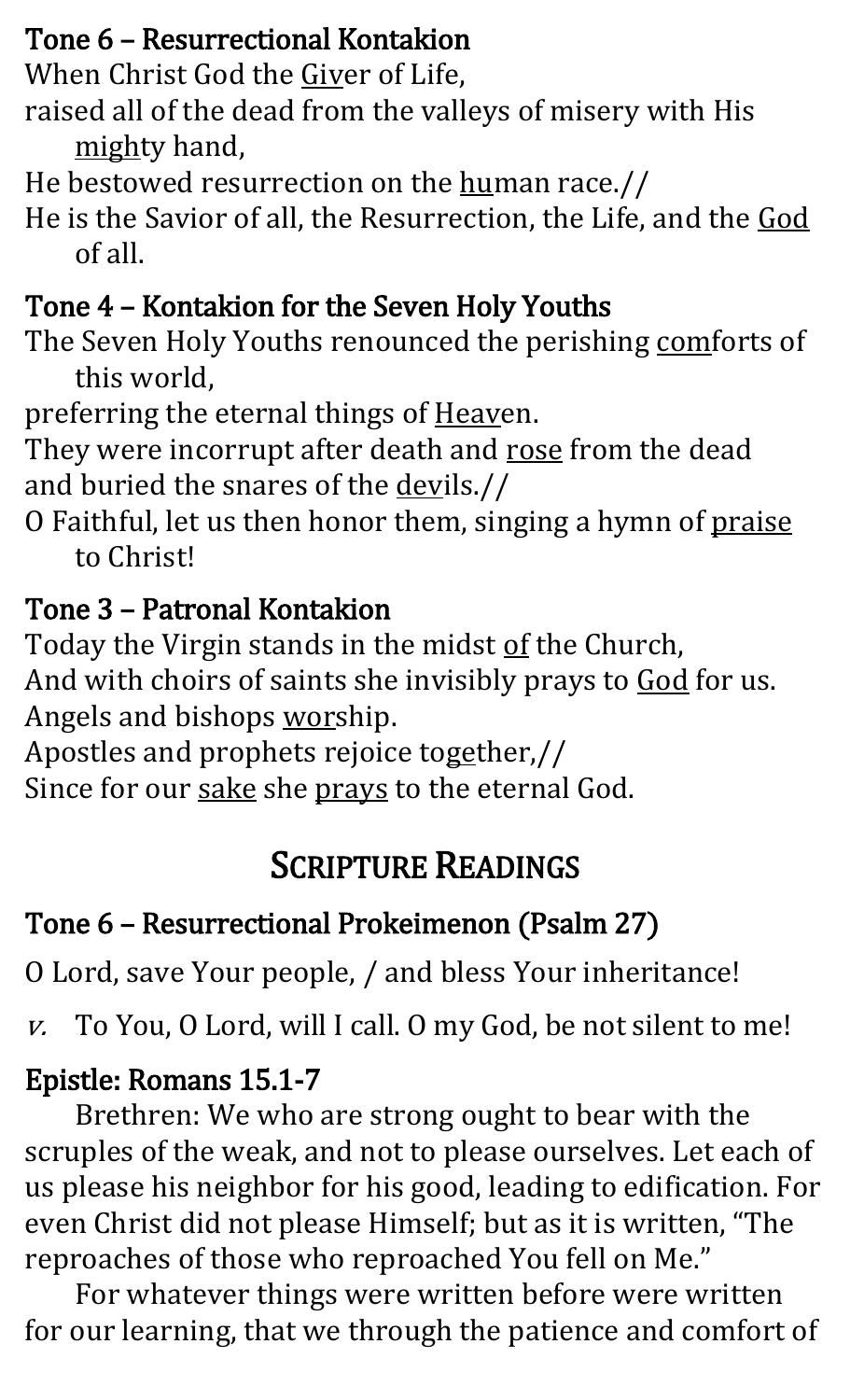the Scriptures might have hope. Now may the God of patience and comfort grant you to be like-minded toward one another, according to Christ Jesus, that you may with one mind and one mouth glorify the God and Father of our Lord Jesus Christ. Therefore, receive one another, just as Christ also received us, to the glory of God.

## Alleluia verses (Psalm 90)

- $v.$  He who dwells in the shelter of the Most High will abide in the shadow of the heavenly God!
- $v.$  He will say to the Lord: "My Protector and my Refuge! My God, in whom I trust!"

### Gospel: Matthew 9.27-35

At that time, Jesus departed from there, and two blind men followed Him, crying out and saying, "Son of David, have mercy on us!"

And when He had come into the house, the blind men came to Him. And Jesus said to them, "Do you believe that I am able to do this?"

They said to Him, "Yes, Lord."

Then He touched their eyes, saying, "According to your faith let it be to you." And their eyes were opened.

And Jesus sternly warned them, saying, "See that no one knows it." But when they had departed, they spread the news about Him in all that country.

As they went out, behold, they brought to Him a man, mute and demon-possessed. And when the demon was cast out, the mute spoke. And the multitudes marveled, saying, "It was never seen like this in Israel!"

But the Pharisees said, "He casts out demons by the ruler of the demons."

Then Jesus went about all the cities and villages, teaching in their synagogues, preaching the gospel of the kingdom, and healing every sickness and every disease among the people.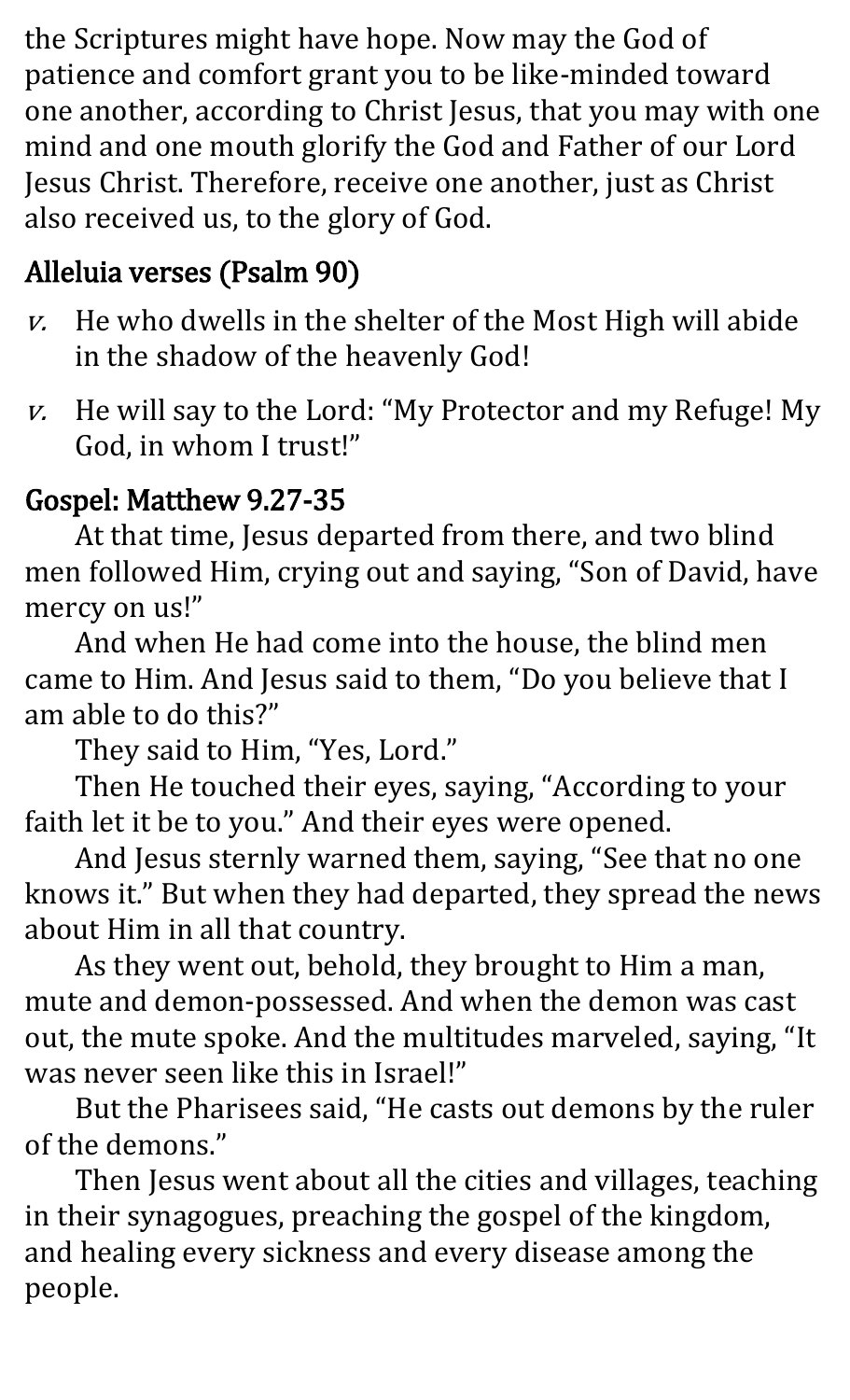## WE REMEMBER IN PRAYER

| N.Dep. Pr. George Havrila            |                 | Eugenia Zaharenko ('17)    |                       |
|--------------------------------------|-----------------|----------------------------|-----------------------|
| Michael Marchuk                      |                 | Vasily Shepit ('44)        |                       |
| Mary Ann Wysoki                      |                 | Mary Krisko ('79)          |                       |
| Alice Radivan                        |                 |                            | Helen Saporsky (2016) |
| John Bogdalik                        |                 | <b>Anatol Meuch</b>        |                       |
| <b>Ev.Mem.</b> Rose Rakotovich ('12) |                 | <b>Leon Timothy Barich</b> |                       |
| Health &                             | Elizabeth       |                            | Shaun                 |
| Salvation:                           | Tina            |                            | Gail                  |
| Mat. Anna                            | Adam            |                            | Maria                 |
| Archpr. Peter                        | <b>Brittany</b> |                            | Snezana               |
| Archpr. John                         | Jennifer        |                            | <b>Barbara</b>        |
| Pr. John                             | Lennox          |                            | Thomas                |
| Pr. Christopher                      | Laila           |                            | Carol                 |
| Mat. Jennifer                        | Paula           |                            | Jessica               |
| Andrew                               | Alvin           |                            | Eduardo               |
| Gideon                               | Kenneth         |                            | Christine             |
| Kevin                                | Anna            |                            | Tom                   |
| $\lceil$ on                          | Justin          |                            | <b>Nicholas</b>       |
| Tanya                                | Nika            |                            | <b>Natalie</b>        |
| Jovan                                | Leo             |                            | Barbara               |
| Julia                                | Melissa         |                            | Kristin               |
| Warren                               | Jonathan        |                            | Linda                 |
| Carol                                | Matthew         |                            | Phyllis               |
| Tom                                  | Benjamin        |                            | Kay                   |

\*If you know someone who needs prayer, please give their name to Fr Jacob

## ANNOUNCEMENTS

For Bible Study this Wednesday please read Genesis 32-35. There will be a light supper served at Bible Study this week, following the Supplication to the Theotokos.

The women's Sodality is canning peppers again this year. Reserve yours on the sign-up sheet in the narthex.

South Haven food pantry for August and September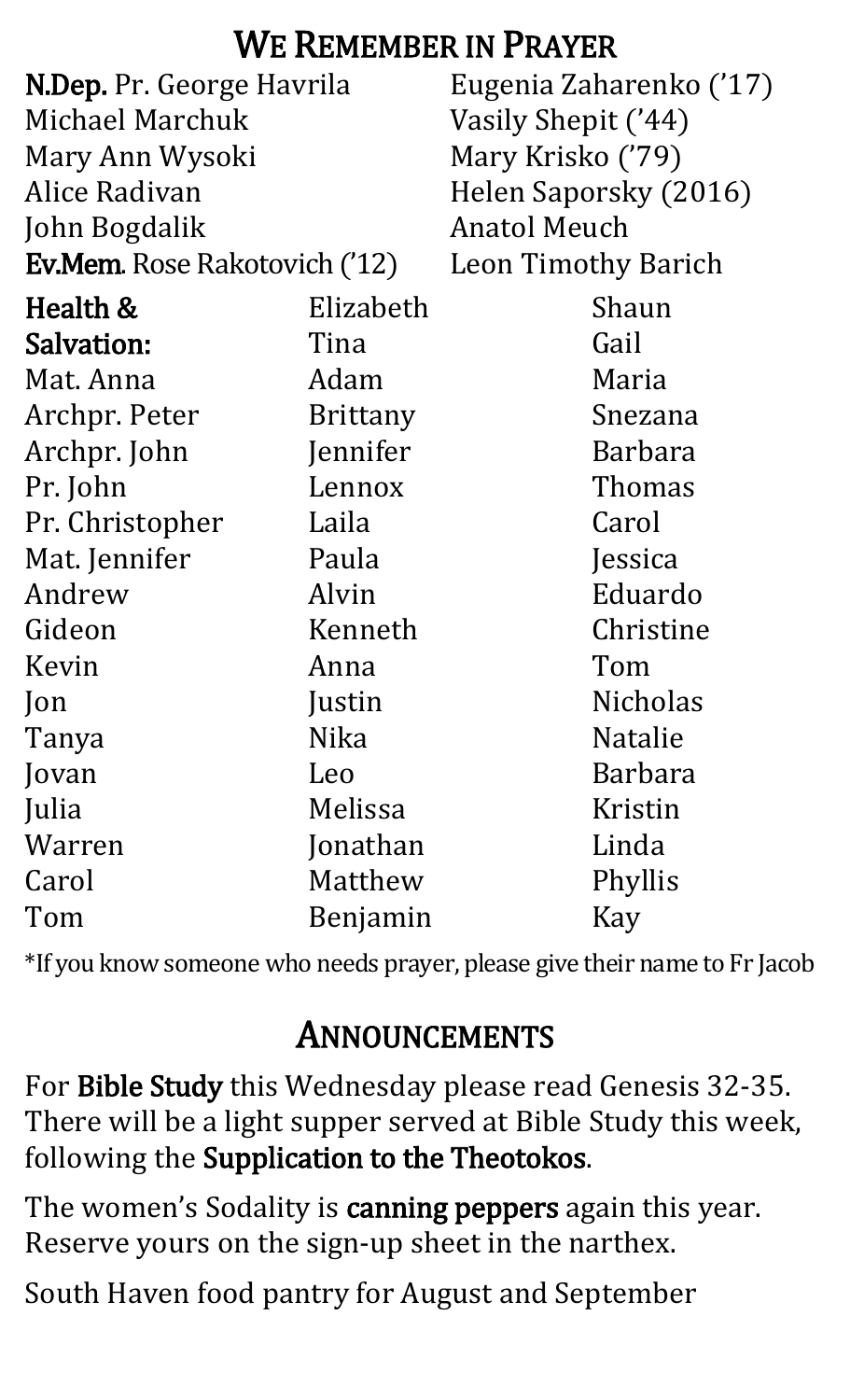Our annual rummage sale is this week on August 8 & 9. Please leave your items for sale in the Sunday School rooms.

Our neighbor church, Trinity Free Methodist, is hosting the annual Fam Jam this Saturday on August 10. This is an opportunity for local outreach. In addition to having an informational booth at the event, our church is pitching in coats, shoes, and children's clothing left from our rummage sale. So please bring in as many of these items as you can.

The women's book group is holding a one-day potluck lunch discussion on Saturday, August 17 beginning at 10am. The book is *Every Day Wonders: Stories of God's Providence* by Fr. Michael Oleksa, and it is now available in the bookstore for \$10. For more information, see Mat. Jenna.

Following coffee hour on Sunday, August 18, the O-Club will host an end-of-summer parish picnic at the home of John and Mira Lukas. There will be swimming and games for the kids. The main course will be provided. Please bring a side dish.

## Mark your calendars:

- Aug 1-14: Dormition Fast
- Aug 5: Great Vespers for the Feast of Transfiguration @ 6pm
- Aug 6: Divine Liturgy for Transfiguration @ 10am
- Aug 7: Supplication to the Theotokos @ 6pm Bible Study @ 7pm
- Aug 8-9:Rummage Sale
- Aug 10: Fam Jam
- Aug 13: Lamentations for the Theotokos @ 6pm
- Aug 15: 10am Divine Liturgy for the Dormition of the Theotokos

Last week's offerings to the Lord: \$2,009